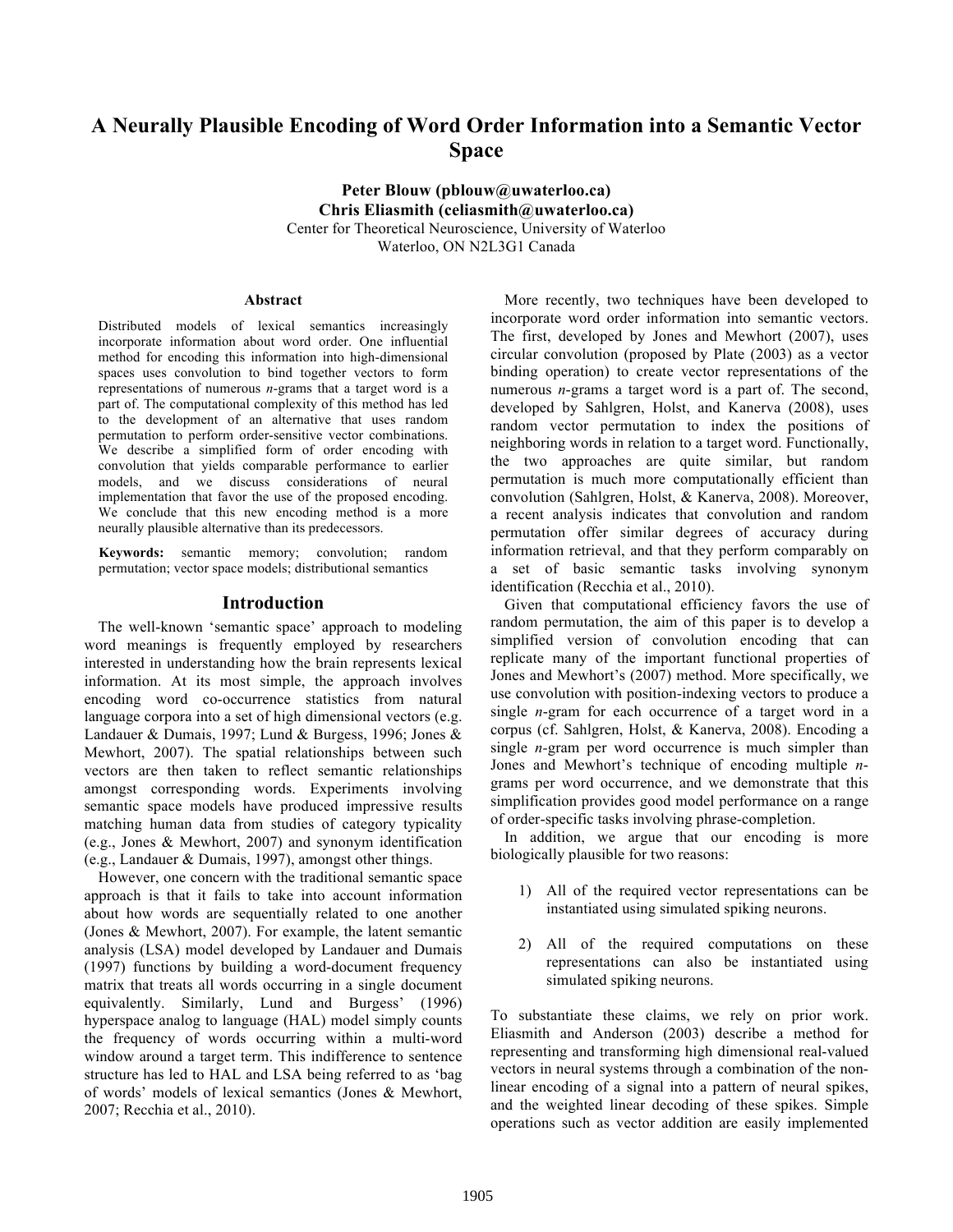using these methods, and Eliasmith (2005) extends such work to describe a neural implementation of the circular convolution operation. Since our encoding method utilizes only circular convolution and vector addition, these remarks indicate that it is therefore a neurally plausible method.

In contrast, the approach of Sahlgren, Holst and Kanerva employs binary vectors, which are not naturally implemented in neural models (Stewart & Eliasmith, 2012). Moreover, the approach of Jones and Mewhort employs a series of computations that are arguably too complex to scale appropriately if implemented in neurons. Our position encoding approach, on the other hand, has been utilized in a portion of what is currently the world's largest functional brain model (Eliasmith, et al., 2012), capable of a range diverse tasks involving perception, cognition, and action.

In what follows, we first review the convolution-based encoding algorithm presented by Jones and Mewhort (2007), along with the random permutation algorithm presented by Salhgren, Holst, and Kanerva (2008). We then introduce our own encoding algorithm. Next, we report results from a series of simulations conducted to assess model performance. We conclude that convolution with position indices offers an equally useful but more biologically plausible strategy for incorporating order information into semantic space models.

## **Two Approaches to Encoding Word Order**

The main challenge facing efforts to encode syntactic information into high-dimensional spaces is to find an appropriate, order-preserving mathematical operation for recursively combining vectors. Given that standard vector operations, such as superposition, are inadequate for this purpose, researchers have proposed a number of multiplicative binding methods instead. Examples include Smolensky's (1990) tensor products, Kanerva's (1994) binary spatter codes, and Plate's (2003) holographic reduced representations. Plate's approach has been particularly attractive to researchers interested in language because of its use of circular convolution, which ensures that all recursively bound vectors are of the same dimensionality. In absence of preserved dimensionality, it becomes difficult to compare vectors representing differently structured linguistic objects (e.g. phrases of different lengths; Jones & Mewhort, 2007).

Before getting into the details of encoding with convolution and random permutation, it is worth noting that the point of departure for comparing the two methods is Jones and Mewhort's  $(2007)$  BEAGLE<sup>1</sup> model, which assigns each word in a modeled corpus a unique environmental vector (*e*), along with a zero-valued memory vector (*m*). Each time a word is encountered in the corpus, its memory vector is updated with context information provided through the superposition of the environmental vectors for every other word in the surrounding sentence.

Simultaneously, the memory vector is also updated with a vector describing the ordering of the target word in relation to a limited range neighbors. As whole, the process conforms to the following expression:

$$
m_i = m_i + c_i + o_i \tag{1}
$$

where *i* indexes the word being represented, while *ci* and *oi* refer to vectors describing context and order information for a given word occurrence.<sup>2</sup> The primary difference, then, between the approaches of Jones & Mewhort (2007) and Sahlgren, Holst, and Kanerva (2008), is in the calculation of *oi*. In BEAGLE, *oi* incorporates a range of *n-*grams that a target word is a part of. To give an example of how this works, consider the sentence 'make hay while the sun shines' and the target word 'hay'. The order vector, *ohay*, is then calculated as the sum of various *n*-grams that 'hay' is a part of:

$$
bigram_1 = e_{make} * \Phi
$$
  
\n
$$
bigram_2 = \Phi * e_{while}
$$
  
\n
$$
trigram_1 = e_{make} * \Phi * e_{while}
$$
  
\n
$$
trigram_2 = \Phi * e_{while} * e_{the}
$$
  
\n
$$
ngram_i = ...
$$

where, \* denotes the circular convolution operation, Φ denotes a placeholder vector for the target word, and *n* sets size of the window around the target word from which order information is drawn. The value of *n* is typically set to 7.

Overall, this method is quite computationally expensive given that each word occurrence prompts the generation of numerous sequences of convolutions, each of which must be computed in *O*(*n* log *n*) time (Jones & Mewhort, 2007). Moreover, because convolution is a commutative operation, permutations are applied to distinguish vectors of the form A \* B and B \* A. This adds an additionally layer of complexity when encoding large sequences of ordered vectors.

In light of this computational complexity, Sahlgren, Holst, and Kanerva's (2008) proposal is to recursively apply a random permutation to the environmental vectors to indicate their position relative to the target word. The random permutation, ∏, scrambles the order of the elements in a vector, and its recursive application indexes positions at varying distances from the target word:

$$
o_{\text{hay}} = \prod^{-1} e_{\text{make}} + 0 + \prod^{1} e_{\text{while}} \dots + \prod^{4} e_{\text{shines}}
$$

Here, the positive superscripts indicate the number times the permutation is applied to an environmental vector, and the negative superscripts indicate the number of times the inverse of the permutation is applied. One important feature of this method is that each occurrence of a target word in the

 $\frac{1}{1}$  The acronym stands for 'bound encoding of the aggregate language environment'.

 $\frac{1}{2}$  $2$  The context and order vectors are normalized prior to being combined and incorporated into the memory vector.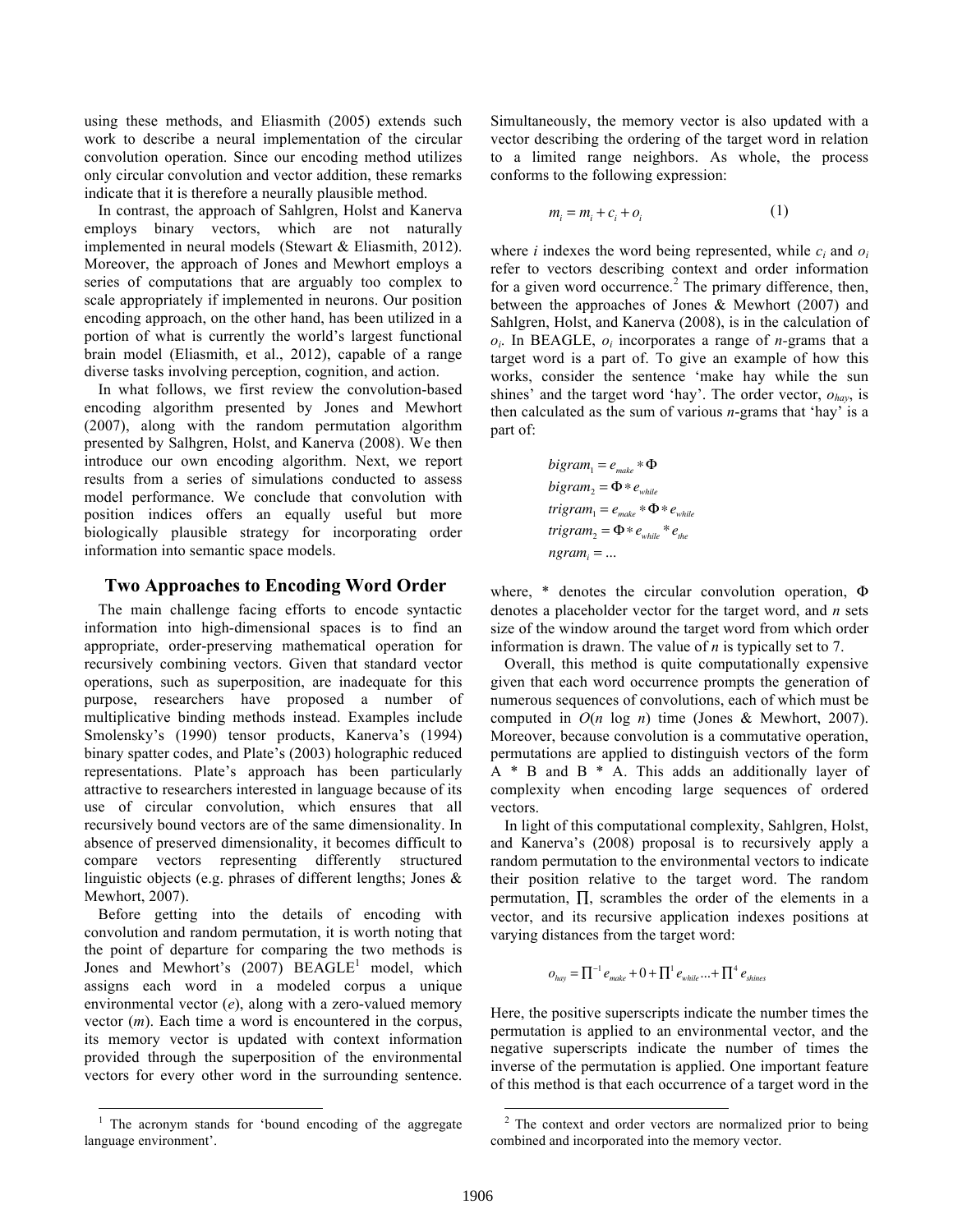corpus results in the memory vector being updated with only a single *n*-gram containing every word in the order window. The resulting order vector, *o*, is thus structurally quite different from vectors produced through the summing of multiple *n*-grams (Sahlgren, Holst, & Kanerva, 2008).

For information retrieval in this framework, the inverse of a particular position permutation is applied to a memory vector. This process yields a vector that is most similar to environmental vectors that have been frequently bound into the memory vector in this position. Thus, one can extract information about which words are likely to occur in various positions around a target word. For example,  $\prod^{-1} m_{\text{hay}}$  would yield a vector most similar to words that have frequently been bound into the first position succeeding 'hay' in various order vectors generated over the course of scanning the corpus. Depending on the statistical properties of this corpus, a comparison (i.e. cosine measure) between ∏-1 *mhay* and the environmental vectors will likely yield an environmental vector such as *ebale* as most similar.

Overall, when comparing these methods for generating memory vectors, three things are important to keep in mind. First, there are a number of further differences between BEAGLE and Sahlgren, Holst, and Kanerva's model beyond the use of random permutation for order encoding. For example, the latter model uses binary environmental vectors, while Jones and Mewhort's model uses environmental vectors whose elements are picked from a Gaussian distribution of a mean of zero and variance equal to 1/D.<sup>3</sup> Moreover, Sahlgren, Holst, and Kanerva apply a smaller window for calculating context information that ignores sentence boundaries. These differences limit the ability to conduct performance comparisons based on the use of random permutation alone.

Second, to the extent that such comparisons have been made, they focus almost exclusively on storage capacity measures and performance on simple synonym identification tasks. However, one of the more compelling attributes of the BEAGLE model is its ability to reflect experimental effects involving things like category typicality, priming, and semantic constraints on stem completion. It has not been demonstrated that models built using random permutation have comparable capabilities.

Third, the BEAGLE model is computationally expensive, but uses real-valued vectors (which are efficiently implementable in a biologically plausible network; Eliasmith & Anderson, 2003), whereas the permutation model is computationally efficient, but uses binary vectors (which have not been demonstrated to be efficient to implement biologically). Past work has not proposed a representation that is both computationally and biologically efficient.

Here, we describe a new representation that is comparable to the BEAGLE model in that it preserves the functional properties of its memory vectors, but it uses a single *n*-gram order encoding method that is structurally similar to Sahlgren, Holst, and Kanerva's technique while employing real-valued vectors.

## **Convolution with Position Vectors**

Our proposal is to encode order information with a set of reusable, real-valued, unitary, randomly generated 'position vectors'.<sup>4</sup> These vectors are convolved with environmental vectors and summed to give an order vector of the following form:

$$
o_i = ...p_{-i} * e_{-i} + 0 + p_i * e_i + p_i * e_2 ... \tag{2}
$$

where  $p_1$  is the vector that indexes the first position succeeding the target word,  $p_{-1}$  is the vector that indexes the first position preceding the target word, and so forth.  $e_1$ ,  $e_2$ , etc. are the environmental vectors of the words in each position around the target word. Structurally, this approach shares the property of position indexing with the model of Sahlgren, Holst and Kanerva (2008), but computationally, it shares the use of convolution of real-valued vectors with the model of Jones and Mewhort (2007).

To make the proposal clearer, consider again the word 'hay' in the sentence 'make hay while the sun shines'. The order vector produced with our method would be

$$
o_{\text{hay}} = p_{-1} * e_{\text{make}} + 0 + p_1 * e_{\text{while}} ... + p_2 * e_{\text{shines}}
$$

Once this order vector is incorporated into the memory vector for 'hay', this memory vector will become slightly more similar to other vectors with have had 'hay' bound into the first position to the right too.

To retrieve order information from a memory vector, we can use one of two methods, both adapted from Jones & Mewhort (2007). The first is to convolve the inverse of a position vector with a memory vector to extract a representation that is most similar to the environmental vectors that have been frequently bound into the memory vector in this position. For example:

$$
m_{\text{hay}} * p_1^{-1} \approx e_{\text{while}}
$$

Note that this method can be used to extract words commonly found in any of the twelve positions for which order information is encoded.

The second form of information retrieval involves constructing a probe corresponding to particular ordering around a target word, and then identifying which memory vectors have most frequently encoded the ordering of

 $\frac{1}{3}$ <sup>3</sup> These properties are needed to ensure that convolution can be used effectively as an operation for binding and unbinding vectors (Plate, 2003).

 $\frac{1}{4}$ <sup>4</sup> To index position, a single unitary vector could also be selfconvolved multiple times. This would avoid the use of random vectors for each position, but it is functionally equivalent to the present formulation.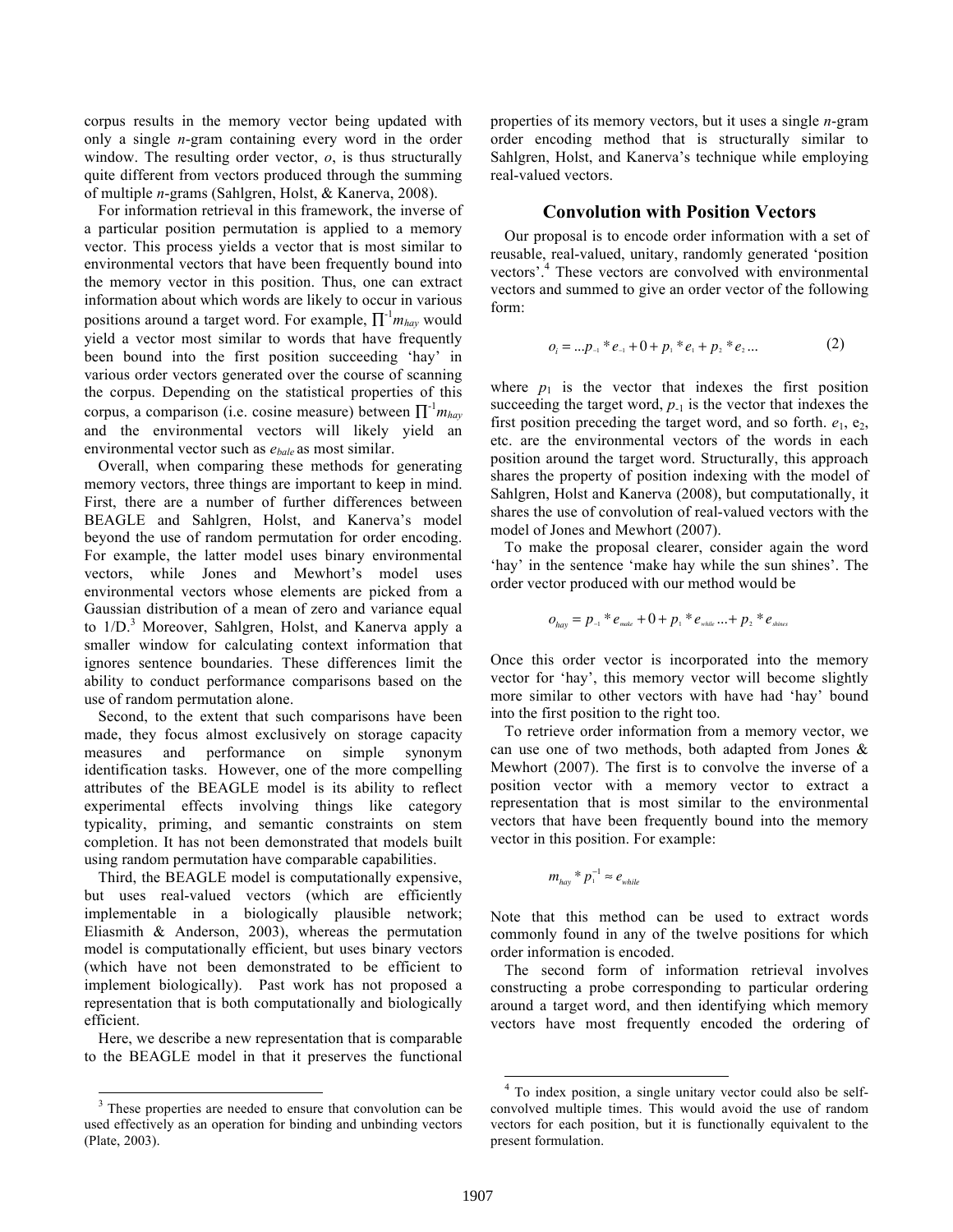interest. To give an example, one could construct the following probe vector:

$$
probe = p_{\text{--}} * e_{\text{make}} + 0 + p_{\text{--}} * e_{\text{white}} + ... + p_{\text{--}} * e_{\text{shines}}
$$

If this vector is compared to all memory vectors generated from the corpus, it will match most closely with words that have frequently encoded the order sequence 'make

while the sun shines'. Provided that the corpus does not contain a multitude of words that repeatedly occupy the blank position in relation to the same the surrounding words, the comparison will return the memory vector *mhay* as the closest match.

Overall, information retrieval is made quite simple when position encoding is conducted via convolution with position vectors. As important, however, is whether or not the encoding enables good model performance.

#### **Simulations**

We test the effects of the position encoding method for performance on a range of tasks involving semantic similarity and phrase completion. As per Jones and Mewhort (2007), context vectors are calculated as the superposition of environmental vectors in the sentence surrounding a target word, and environmental vectors are randomly generated with elements drawn from a Gaussian distribution. A list of stop words is used to prevent frequently occurring function words from being overrepresented in the context vectors, and order information is calculated using position indices ranging from -6 to +6. This range is chosen because it captures the same set of words that would be included in order vectors calculated using Jones and Mewhort's original method. Finally, context vectors and order vectors are normalized prior to inclusion in the overall memory vector for a given word.

All simulations are run, for efficiency, on a subset of the same TASA corpus used in tests of both BEAGLE and Sahlgren, Holst, and Kanerva's (2008) random permutation model. Approximately 27,000 unique words are modeled using roughly 110,000 sentences, and words occurring less than twice in the corpus are ignored to exclude misspellings and typographical errors.

## **A Nearest Neighbors Task**

As an initial qualitative assessment of model performance, we calculated the nearest neighbors to the memory vectors for four common words found in the TASA corpus. We chose the same four words used in Table 3 of Jones and Mewhort (2007). The results, shown in Table 1 below, indicate that encoding order information with position vectors instead of an array of *n*-grams results in plausible model performance for each of the four words. All reported activation values are cosines of the angle between two vectors in the semantic space. The context space is comprised of memory vectors only updated with context information, while the order space is comprised of memory vectors only updated with order information. The combined space includes memory vectors calculated in accordance with Equation 1.

As with the comparison between BEAGLE and the model of Sahlgren, Holst, and Kanerva (2008), subtle differences in things like the selection of stopwords and the formation of the environmental vectors make quantitative comparisons impractical, so we present these results as an independent demonstration of model performance.

Table 1: Nearest Neighbors in Three Spaces

| Context        |      | Order    | Combined |         |      |
|----------------|------|----------|----------|---------|------|
| EAT            |      |          |          |         |      |
| food           | 0.69 | get      | 0.89     | get     | 0.78 |
| get            | 0.65 | buy      | 0.87     | make    | 0.75 |
| animals        | 0.63 | make     | 0.86     | take    | 0.70 |
| need           | 0.62 | keep     | 0.86     | keep    | 0.69 |
| make           | 0.61 | meet     | 0.85     | find    | 0.69 |
| CAR            |      |          |          |         |      |
| came           | 0.65 | nation   | 0.89     | house   | 0.75 |
| back           | 0.64 | village  | 0.88     | road    | 0.73 |
| road           | 0.64 | fire     | 0.88     | big     | 0.73 |
| one            | 0.63 | family   | 0.88     | little  | 0.71 |
| way            | 0.63 | story    | 0.88     | dog     | 0.70 |
| <b>READING</b> |      |          |          |         |      |
| read           | 0.66 | writing  | 0.72     | writing | 0.68 |
| book           | 0.61 | making   | 0.67     | that    | 0.61 |
| writing        | 0.61 | business | 0.64     | your    | 0.61 |
| skimming       | 0.59 | power    | 0.62     | or      | 0.61 |
| may            | 0.56 | food     | 0.62     | this    | 0.59 |
| <b>SLOWLY</b>  |      |          |          |         |      |
| little         | 0.63 | quickly  | 0.75     | quickly | 0.62 |
| around         | 0.63 | again    | 0.67     | and     | 0.60 |
| back           | 0.62 | ran      | 0.65     | down    | 0.60 |
| across         | 0.60 | to       | 0.65     | then    | 0.59 |
| move           | 0.59 | brought  | 0.65     | to      | 0.59 |

### **Retrieval with Decoding**

Retrieval through decoding, again, involves convolving a memory vector with the inverse of a position vector, and then comparing the output of this process to a library of environmental vectors to find closest matches. In this simulation, we use the decoding retrieval method to find the most likely word to occur both before and after a particular target word. Results are reported in Table 2.

One point to note about these decoding results is that the activation values for the words in each column indicate nonrandom correspondence with the target word if the similarity value is greater than  $\sim 0.1$  (see Jones and Mewhort, 2007, p. 13). Accordingly, the decoding does a good job of picking out words that are likely to follow before or after a given word.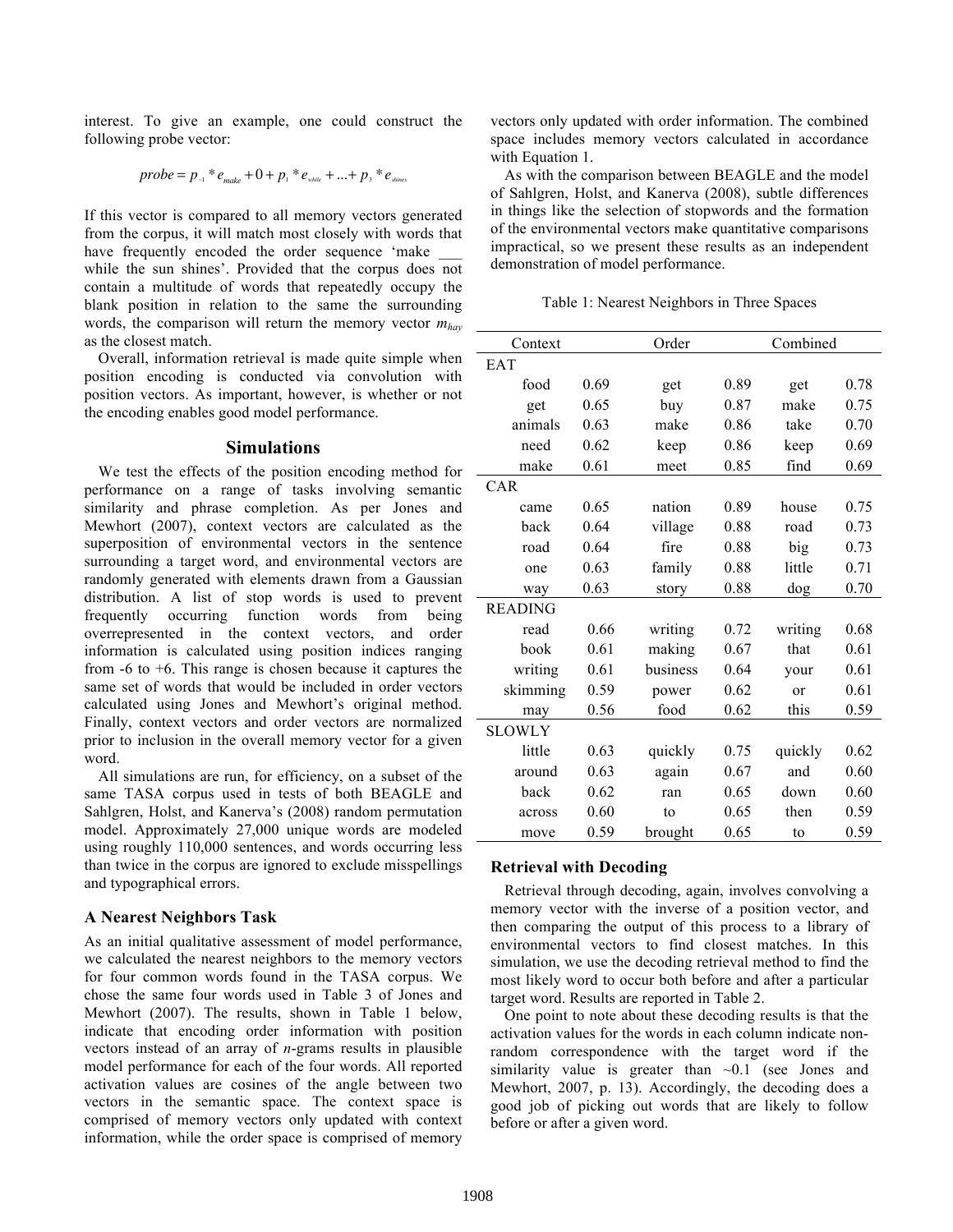|  | Table 2: Decoding Around a Target Word |  |  |  |
|--|----------------------------------------|--|--|--|
|--|----------------------------------------|--|--|--|

| Word Before   |      | Word After |      |
|---------------|------|------------|------|
| <b>LUTHER</b> |      |            |      |
| martin        | 0.29 | king       | 0.21 |
| straightening | 0.17 | gravity    | 0.17 |
| latest        | 0.17 | 1733       | 0.16 |
| coinage       | 0.16 | puff       | 0.16 |
| so-called     | 0.16 | conscience | 0.16 |
| <b>KING</b>   |      |            |      |
| the           | 0.54 | was        | 0.19 |
| experienced   | 0.17 | tens       | 0.17 |
| boundaries    | 0.17 | bowing     | 0.17 |
| kites         | 0.17 | lawfully   | 0.17 |
| donor         | 0.16 | pasture    | 0.16 |

## **Retrieval with Resonance**

Resonance retrieval, again, involves constructing a probe by superposing a number of bound environmental and position vectors. This probe vector is then compared to all of the memory vectors to find items that have frequently occurred within the sequence of words described by the probe.

Table 3: Resonance Around a Target Word

| Word Before        |      | Word After   |      |
|--------------------|------|--------------|------|
| <b>KING</b>        |      |              |      |
| rex                | 0.38 | midas        | 0.42 |
| luther             | 0.22 | tut          | 0.42 |
| rumbles            | 0.17 | aietes       | 0.39 |
| hamlet             | 0.17 | farouk       | 0.36 |
| oyster             | 0.16 | richards     | 0.31 |
| <b>PRESIDENT</b>   |      |              |      |
| vice               | 0.32 | eisenhower   | 0.45 |
| activist           | 0.20 | lincoln      | 0.31 |
| egypts             | 0.19 | coolidge     | 0.27 |
| middle-of-the-road | 0.19 | johnson      | 0.25 |
| dove               | 0.18 | nixon        | 0.23 |
| <b>WAR</b>         |      |              |      |
| spanish-american   | 0.31 | $\mathbf{I}$ | 0.49 |
| civil              | 0.29 | bonnet       | 0.21 |
| post-world         | 0.27 | hysteria     | 0.19 |
| pre-civil          | 0.26 | whoops       | 0.19 |
| post-civil         | 0.23 | 1898         | 0.18 |
| <b>SEA</b>         |      |              |      |
| caspian            | 0.22 | anemone      | 0.38 |
| Aegean             | 0.22 | level        | 0.27 |
| mediterranean      | 0.19 | gull         | 0.26 |
| foaming            | 0.17 | anenomes     | 0.24 |
| sensitivity        | 0.16 | captains     | 0.24 |

To assess model performance with resonance, we simulate a task involving retrieval around a set of four target words drawn from Table 4 of Jones and Mewhort (2007). The results from this simulation are presented in Table 3. Despite the intrusion of a few unexpected items into these lists of nearest matches (e.g. 'sensitivity'), the overall trend here provides further evidence that order encoding with position vectors can produce a functioning semantic space model.

## **Phrase Completion with Resonance**

To go beyond the retrieval of words either immediately to the left or to the right of a target word, we next simulate a set of tasks in which probe vectors corresponding to short phrases are compared to the memory vectors. Initially, only a limited amount of information is included in the probe vector, but subsequently, the probe is enriched to represent a more and more specific order sequence (see Jones & Mewhort, 2007). As more information is incorporated into the probe in this way, the model increasingly converges on a single word that best fits the blank region in the probe phrase. We use phrase materials drawn from Jones and Mewhort (2007). Results are reported in Table 4 below.

Once again, the model generally meets performance expectations. Preliminary results also indicate that the model generally performs well with other phrases similar to the ones shown. Further work is ongoing in this area.

## **Discussion**

At this point, it seems clear that the method of encoding with position vectors performs well enough to be considered a plausible alternative to earlier methods. However, it is worth considering the criteria by which one might select amongst the three forms of encoding discussed in this paper. Computational efficiency, again, favors the use of a single *n*-gram encoding method like random permutation or encoding with position vectors.

Then, to decide between convolution and random permutation, one could look to performance measures of the sort just examined. Here, position vector encoding has the advantage of a demonstrated ability to perform a variety of phrase completion tasks; the performance credentials of random permutation have yet to be comparably established. It is possible that random permutation supports the same degree of functionality as demonstrated here, and future work might bear out such a prediction.

However, even if this is the case, we think that independent considerations of neural implementation favor the use of the position vector encoding method. First, note that vector space models of language have appealed to cognitive researchers in part because they possess certain properties suggestive of neural plausibility (Jones & Mewhort, 2007; Recchia et al., 2010). Connectionist models, for example, have long been used to implement computations defined over vectors, and one of the main attractions of these models is their use of neurally inspired processing mechanisms. So, because semantic space models